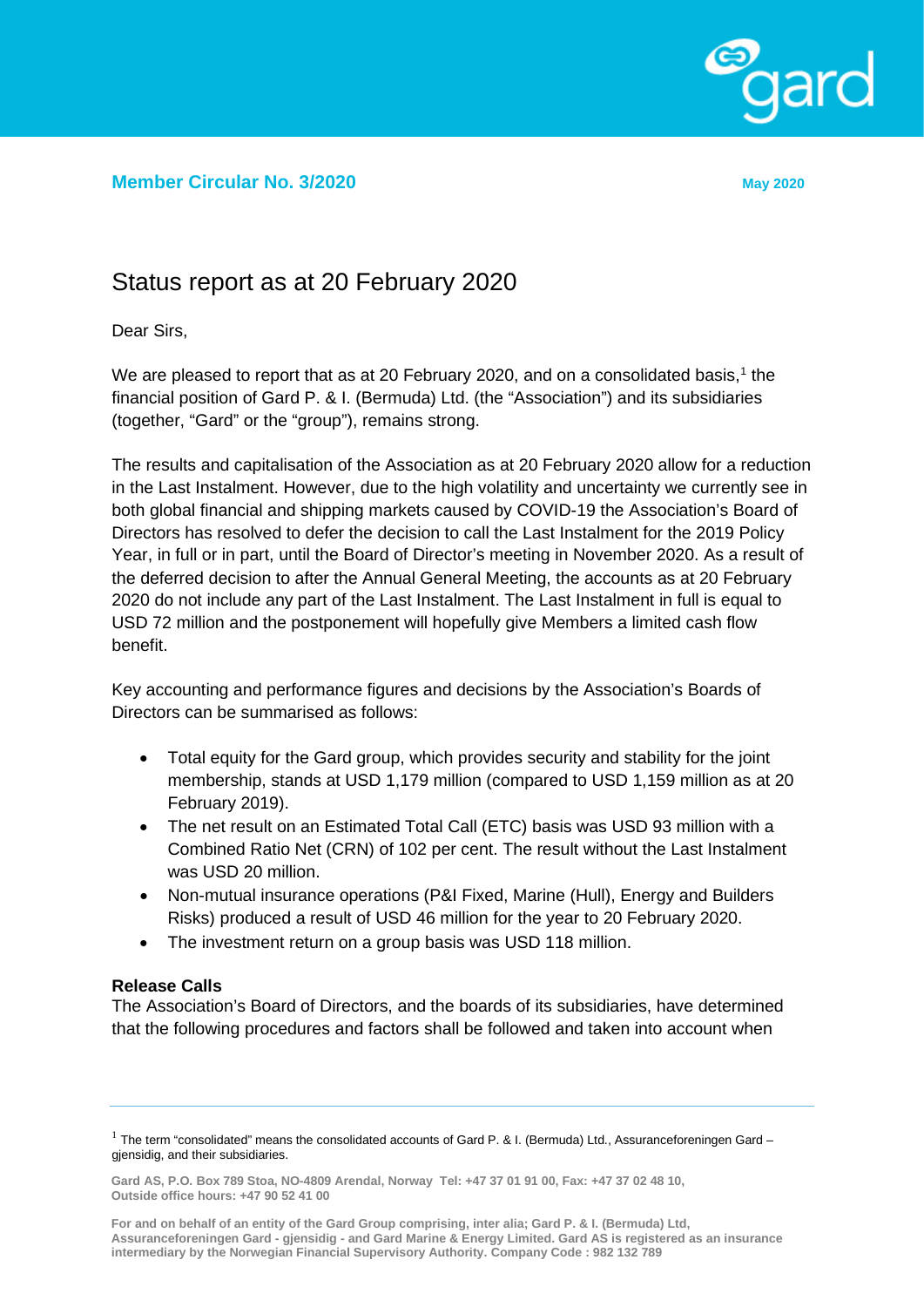

forecasting the Last Instalment, and when determining the Release Call percentages and the collection of Release Calls when an entry is terminated or ceases:

## *Risk factors*

The following factors will be considered by the Board when determining the Release Call percentages:

- The risk that any previously published levels of estimated premiums may be exceeded, when assessed using the Association's methodology for calculating the capital required, which is determined by taking into account premium risk, reserve risk, market risk, and other significant risk categories.
- The wish to maintain a fixed structure for reducing the Release Call percentage per policy year under normal circumstances.

### *Payment procedures*

The following procedures and terms have been determined by the Board for the payment of the Release Call and the Last Instalment when an entry is terminated or shall cease:

- The Release Call percentage shall be separated from the Last Instalment for the relevant policy year and calculated as a percentage of the Estimated Total Call premium for the relevant entry (ETC premium) for the relevant year.
- The forecast Last Instalment for the relevant entry for the relevant policy year, which has not yet been levied, in addition to the Release Call, shall be paid on demand when an entry is terminated or shall cease.
- In addition to the Release Call, when the final Last Instalment has been decided by the Board of Directors but not yet been paid by the member, it is this final Last Instalment that shall also be paid when an entry is terminated or has ceased.

### **Summary of decisions regarding open policy years and release calls**

As noted above, the Board of Directors agreed to defer the decision to call the Last Instalment for the 2019 Policy Year until the November 2020 Board meeting.

The Board of Directors also approved a special Covid-19 Capital Contingency Plan to ensure the group's compliance with regulatory and internal capital requirements in the interim period between the Association's Board of Directors meeting in May 2020 and November 2020.

Finally, the Board of Directors approved the following decisions regarding the estimated Last Instalments and Release Calls for open policy years for the group's Members:

**Gard AS, P.O. Box 789 Stoa, NO-4809 Arendal, Norway Tel: +47 37 01 91 00, Fax: +47 37 02 48 10, Outside office hours: +47 90 52 41 00**